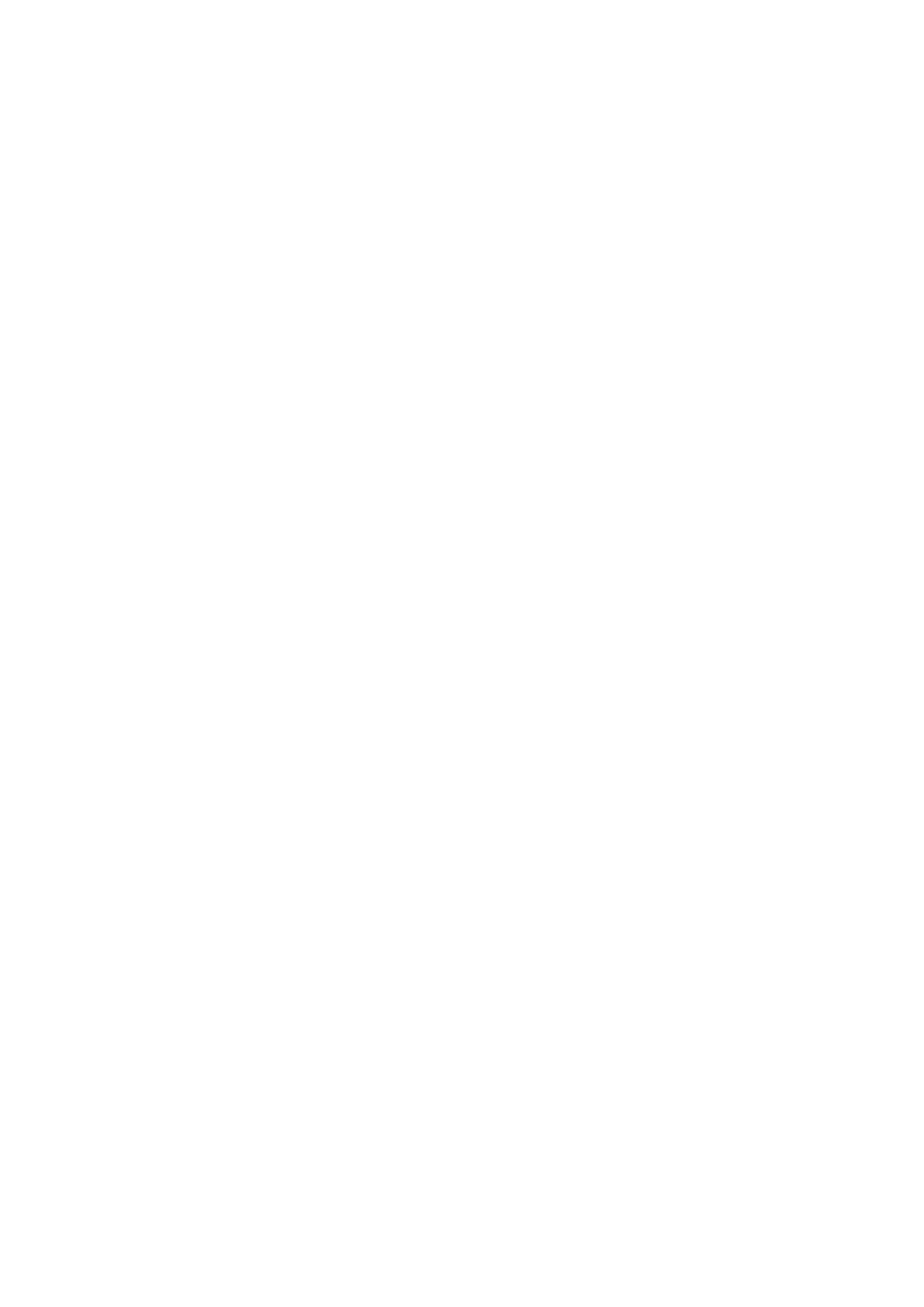<span id="page-2-0"></span>

# **Planning and Development Amendment Regulation 2009 (No 4)**

**Subordinate Law SL2009-14** 

made under the

**Planning and Development Act 2007** 

|   | <b>Name of regulation</b>                                                                                                                  |  |  |  |  |
|---|--------------------------------------------------------------------------------------------------------------------------------------------|--|--|--|--|
|   | This regulation is the Planning and Development Amendment<br>Regulation $2009$ (No 4).                                                     |  |  |  |  |
|   | <b>Commencement</b>                                                                                                                        |  |  |  |  |
|   | This regulation commences on the day after its notification day.                                                                           |  |  |  |  |
|   | The naming and commencement provisions automatically commence on<br><b>Note</b><br>the notification day (see Legislation Act, $s$ 75 (1)). |  |  |  |  |
| 3 | <b>Legislation amended</b>                                                                                                                 |  |  |  |  |
|   | regulation amends the <i>Planning and Development</i><br>This<br>Regulation 2008.                                                          |  |  |  |  |
|   |                                                                                                                                            |  |  |  |  |

J2009-366

Authorised by the ACT Parliamentary Counsel—also accessible at www.legislation.act.gov.au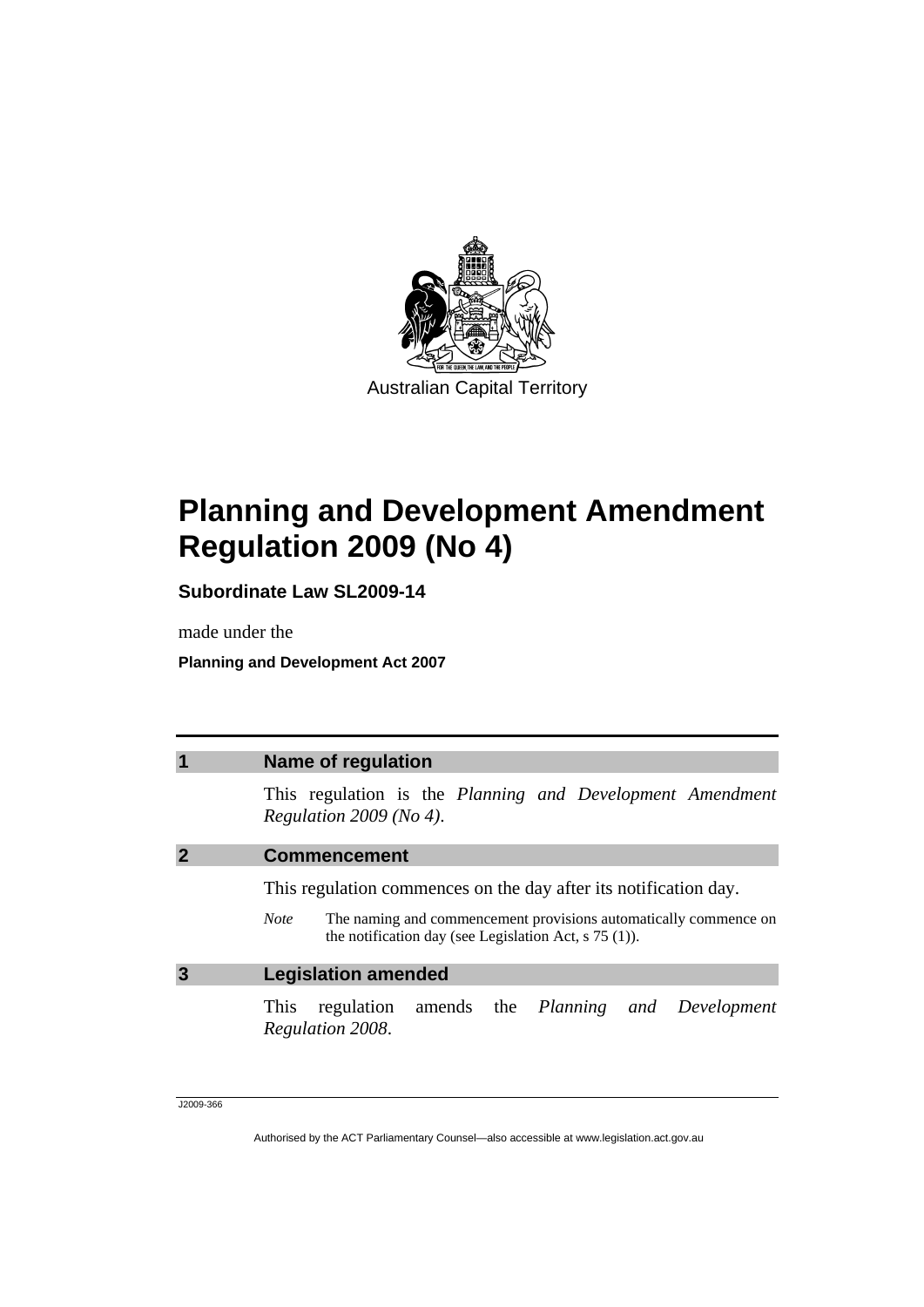#### **4 New sections 405 to 407**

*insert* 

# **405 Meaning of** *declared funding program*

In this regulation:

### *declared funding program* means—

- (a) the Commonwealth's *Appropriation (National Building and Jobs) Act (No 2) 2008-2009* (Cwlth); or
- (b) a program declared by the Chief Minister to be a declared funding program under section 406.

### **406 Declaring programs and developments**

- (1) The Chief Minister may declare a program to be a declared funding program if—
	- (a) satisfied that the program provides funding for development or other activities in schools; and
	- (b) the program is administered by the Territory or Commonwealth.
- (2) If the Chief Minister is satisfied that a development or other activity is funded completely or partly by 1 or more declared funding programs—
	- (a) the Chief Minister may make a declaration to that effect; and
	- (b) for this regulation, the development or other activity is taken to be funded completely or partly by 1 or more declared funding programs.
- (3) A declaration under this section is a notifiable instrument.
	- *Note* A notifiable instrument must be notified under the Legislation Act.

page 2 Planning and Development Amendment Regulation 2009 (No 4)

SL2009-14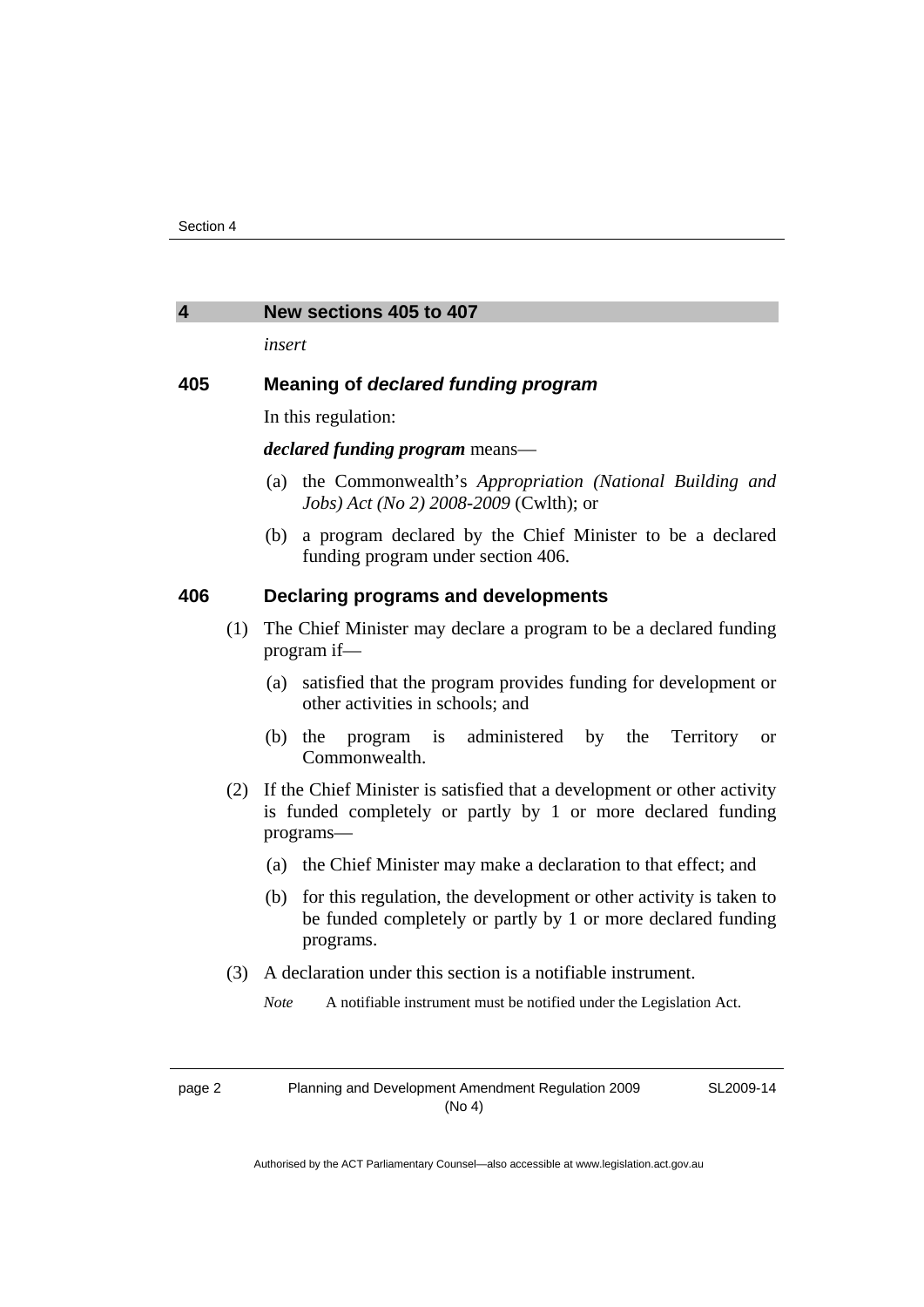# **407 Expiry**

This section, and the following provisions expire on 31 March 2013:

- (a) section 405;
- (b) section 406;
- (c) schedule 2, item 7;
- (d) schedule 2, item 8;
- (e) dictionary, definition of *declared funding program*.

# **5 Schedule 2, new items 7 and 8**

#### *insert*

7 Building a new building or altering or demolishing an existing building (and carrying out any related earthworks or other construction work on or under the land) if—

- (a) the building is on an existing school campus; and
- (b) the building is—
	- (i) a class 3 building; or
	- (ii) a class 9b building; and
- (c) the building, alteration or demolition is funded completely or partly under 1 or more declared funding programs.

#### **Example—class 3 building**

dormitory

#### **Examples—class 9b buildings**

hall, auditorium, gymnasium, library, classroom

- *Note 1* Some developments may be exempt from the requirement for development approval (see sch 1, s 1.99C and s 1.99D).
- *Note 2 Class*, for a building or structure, means the class of building or structure under the building code (see dict).

SL2009-14

Planning and Development Amendment Regulation 2009 (No 4)

page 3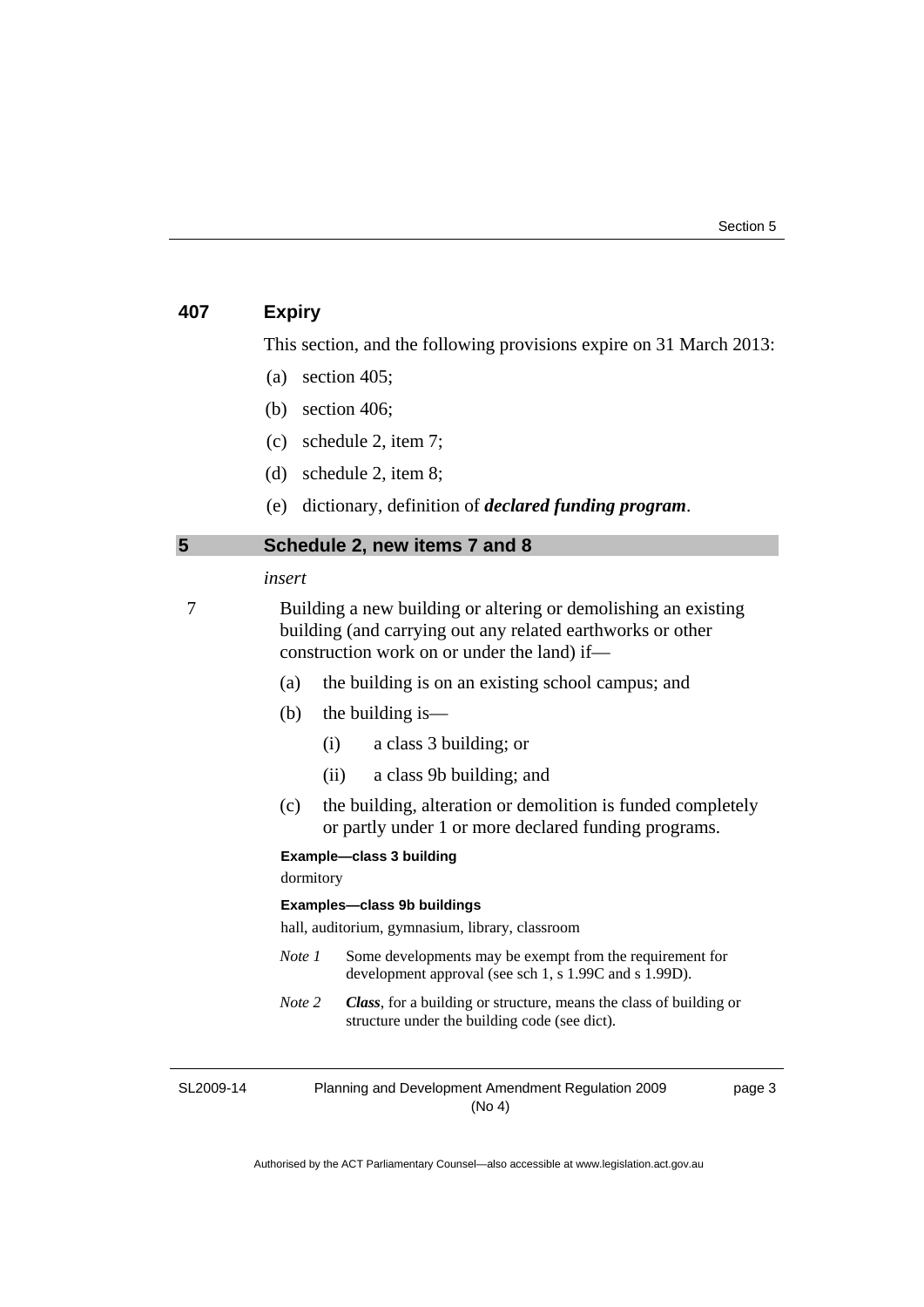*Note 3* An example is part of the regulation, is not exhaustive and may extend, but does not limit, the meaning of the provision in which it appears (see Legislation Act, s 126 and s 132).

8 Any of the following activities in relation to an existing school campus (including carrying out any related earthworks or other construction work on or under the land) if the activity is funded completely or partly under 1 or more declared funding programs:

- (a) building or installing an entrance to a school;
- (b) building or installing a verandah, including a balcony, awning, portico or landing;
- (c) putting up, attaching or displaying a sign or altering or removing a sign;
- (d) building or installing playground and exercise equipment;
- (e) building or installing a fence;
- (f) building or installing a shade structure;
- (g) building or installing a covered walkway;
- (h) building or installing a flag pole;
- (i) building or installing a water tank;
- (j) landscape gardening;
- (k) building or installing a car park;
- (l) building or installing a bicycle enclosure;
- (m) building or installing a toilet facility or change room facility;
- (n) sealing or resealing a driveway;
- (o) building or installing a demountable or transportable building;

SL2009-14